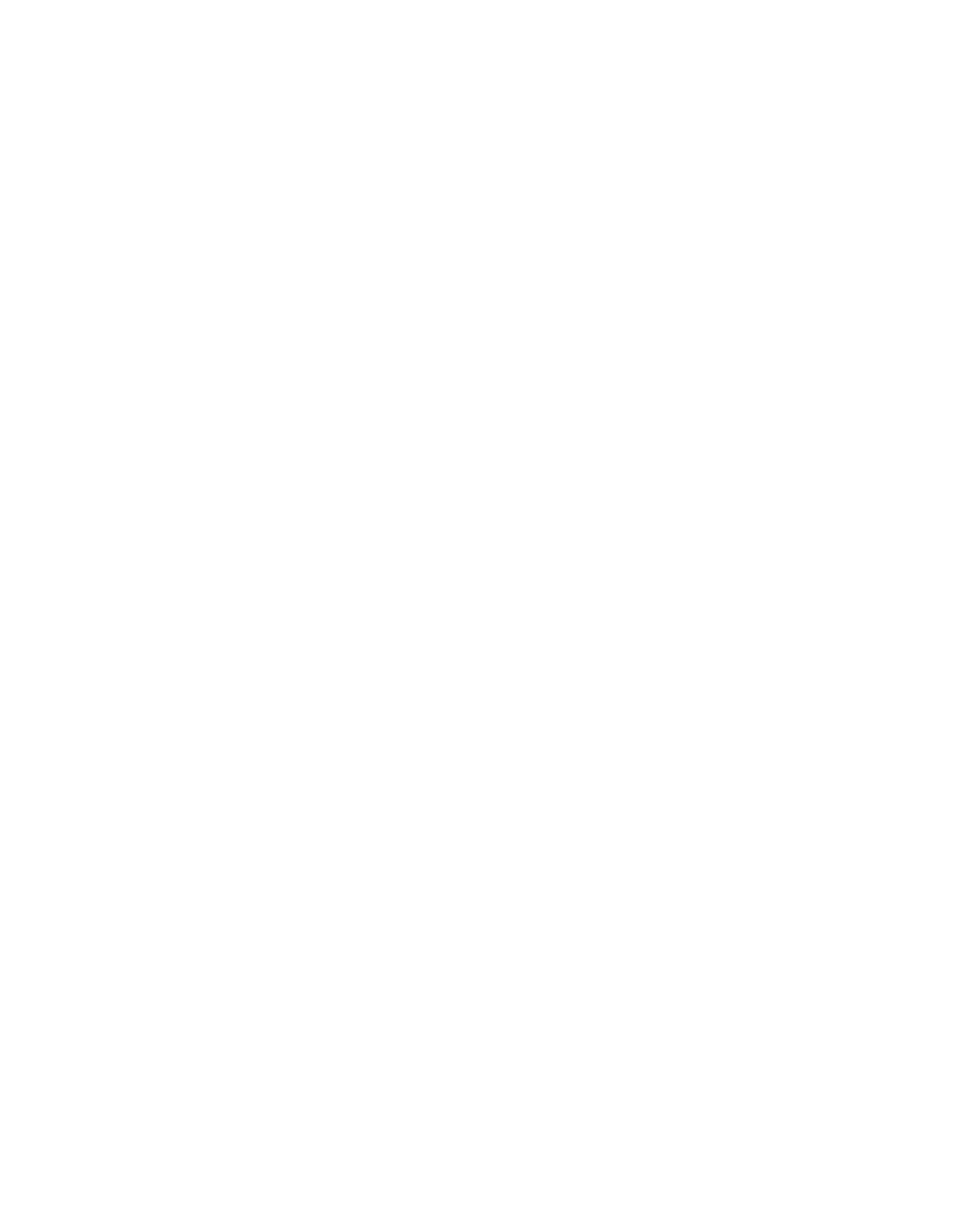### **HILL, Chief Justice**.

[¶1] Leonard Lee Hirsch (Hirsch) pleaded guilty to sexual assault in the third degree in violation of Wyo. Stat. Ann. § 6-2-304(a)(i)<sup>I</sup>(LexisNexis 2005). Prior to sentencing, he filed a motion to withdraw the plea. The district court denied the motion and sentenced Hirsch to a term of thirteen and a half to fifteen years in the Wyoming State Penitentiary. On appeal, Hirsch seeks reversal of his conviction and sentence contending that the district court committed error when it: (1) accepted his guilty plea when there was an insufficient factual basis to support it; (2) erroneously denied the motion to withdraw his guilty plea given the ineffective assistance provided by his trial counsel; (3) sentenced Hirsch without requiring a previously ordered psychosexual evaluation; and (4) considered uncharged conduct at sentencing. Finding no errors, we affirm.

### **ISSUES**

[¶2] Appellant raises the following issues:

- I. Was a proper factual basis established, sufficient to permit acceptance of Mr. Hirsch's guilty plea, where the district court was presented with no evidence that Mr. Hirsch "inflicted" sexual intrusion upon the victim?
- II. Did the district court err by denying Mr. Hirsch's motion to withdraw his guilty plea based upon his claim of ineffective assistance of counsel?
- III. Did the district court commit procedural error when it recanted its order for a psychosexual evaluation, and when it considered at sentencing alleged crimes for which Mr. Hirsch was never charged or convicted?

The State frames the issues as:

I. Contemporaneous to his guilty plea, Appellant admitted that he performed oral sex on his twelveyear-old victim. Did that admission provide the

(i) The actor is at least four (4) years older than the victim and inflicts sexual intrusion on a victim under the age of sixteen (16) years[.]

<span id="page-2-0"></span> 1 **§ 6-2-304. Sexual Assault in the third degree.**

<sup>(</sup>a) An actor commits sexual assault in the third degree, under circumstances not constituting sexual assault in the first or second degree: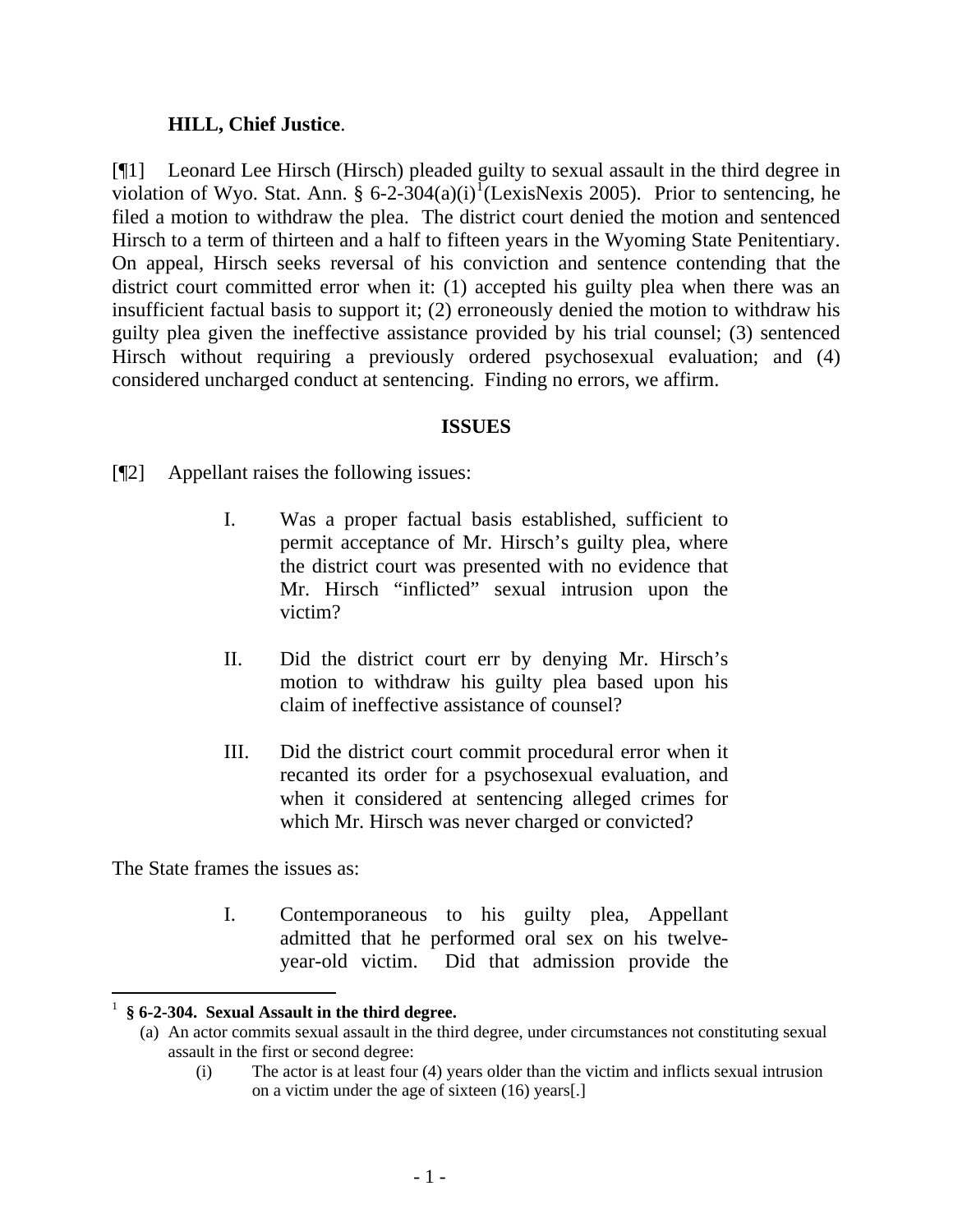factual basis required by Wyoming Rule of Criminal Procedure 11(f)?

- II. The trial court denied Appellant's motion to withdraw his guilty plea. Was that denial an abuse of the trial court's discretion?
- III. The trial court elected to sentence Appellant without a psychosexual evaluation. Did the court abuse its discretion in doing so?
- IV. The trial court considered Appellant's non-charged conduct in its sentencing decision. Did the court commit plain error when it did so?

# **FACTS**

[¶3] Hirsch befriended his neighbors, including their twelve-year-old daughter, the victim. Hirsch would allow her to use his computer to surf the internet and check her email. They began a sexual relationship that Hirsch alleged was instigated by the victim. Over a period of months, Hirsch would perform oral sex on the victim on a weekly basis. On at least two occasions, the victim performed oral sex on Hirsch.

[¶4] On November 17, 2003, a felony information was filed charging Hirsch with one count of third degree sexual assault. Hirsch waived his preliminary hearing and was bound over to the district court. At his arraignment on February 4, 2004, Hirsch entered a plea of guilty. The district court ordered Hirsch to obtain a psychosexual evaluation.

[¶5] In March of 2004, Hirsch's trial counsel withdrew and new counsel was appointed in April. On August 3, 2004, Hirsch filed a motion to withdraw his guilty plea predicated upon a claim that his initial trial counsel rendered ineffective assistance when advising him to plead guilty. On October 13, 2004, the district court held a joint hearing on the motion to withdraw the plea and for sentencing. After hearing argument from counsel, the court denied the motion. Hirsch sought to delay sentencing on the basis that he had not yet obtained the ordered psychosexual evaluation. The court concluded that an evaluation was not required by law and proceeded to sentence Hirsch to a term of thirteen and a half to fifteen years.

[¶6] On October 21, 2004, Hirsch filed a Motion to Re-Sentence claiming that he had received inadequate notice of the court's intent to proceed with sentencing during the hearing on the motion to withdraw plea. The court held a re-sentencing hearing on December 8, 2004, at the conclusion of which it re-imposed the same sentence.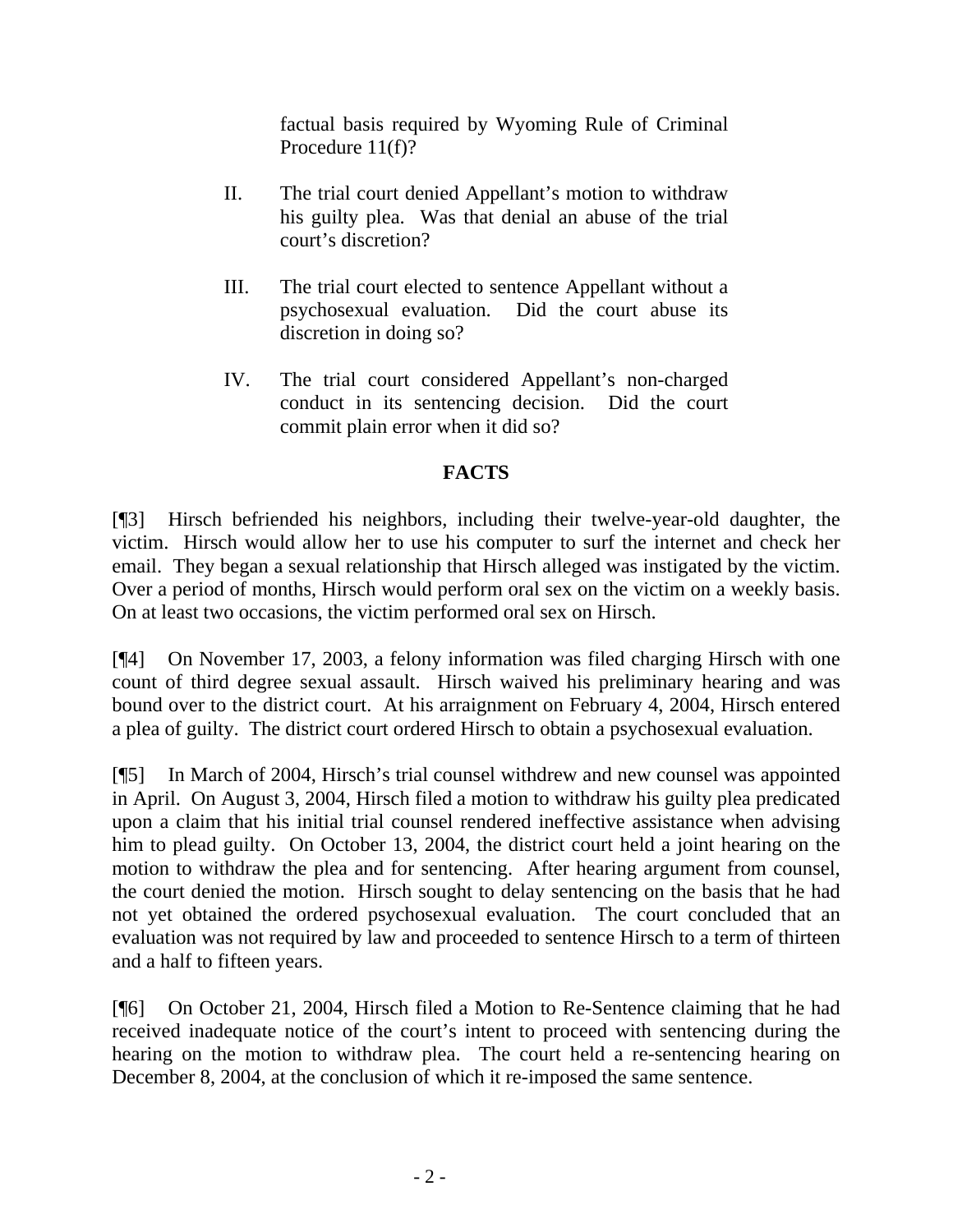[¶7] Additional facts will be set forth as we address the claims raised by Hirsch in his appeal.

#### **DISCUSSION**

#### *Factual Basis for Plea*

[¶8] In his first issue, Hirsch challenges the sufficiency of the factual basis for his plea.

W.R.Cr.P. 11(f) provides:

*Determining accuracy of plea.* – Notwithstanding the acceptance of a plea of guilty, the court should not enter a judgment upon such plea without making such inquiry as shall satisfy it that there is a factual basis for the plea.

[¶9] In *Sami v. State*, 2004 WY 23, ¶¶ 9-10, 85 P.3d 1014, 1017-18 (Wyo. 2004), we said:

> This Court reviews the conduct of a hearing in which a guilty plea is entered as a whole. *Mehring v. State*, 860 P.2d 1101, 1106 (Wyo. 1993). "Our inquiry determines if the district court sufficiently described the nature of the charges, including the possible penalties; informed the defendant of the right to representation; informed the defendant of the rights waived by a guilty plea; and obtained a factual basis for the plea." *Id*. The intent of the procedural requirements is to prevent the individual charged with a crime from being misled into a waiver of substantial rights. *Id*. W.R.Cr.P. 11 requires that the district court satisfy itself that a factual basis exists for the guilty plea before accepting such plea. *Rude v. State*, 851 P.2d 15, 18 (Wyo. 1998). A sufficient inquiry includes a determination that the defendant understood his conduct, in light of the law, to be criminal. *Barnes v. State*, 951 P.2d 386, 389 (Wyo. 1998). Rule 11 does not require proof beyond a reasonable doubt that a defendant who pleads guilty is actually guilty nor does it require complete descriptions of the elements in accepting a plea. *Mehring*, 860 P.2d at 1108-09; *see* W.R.Cr.P. 11(b).

> > . . . .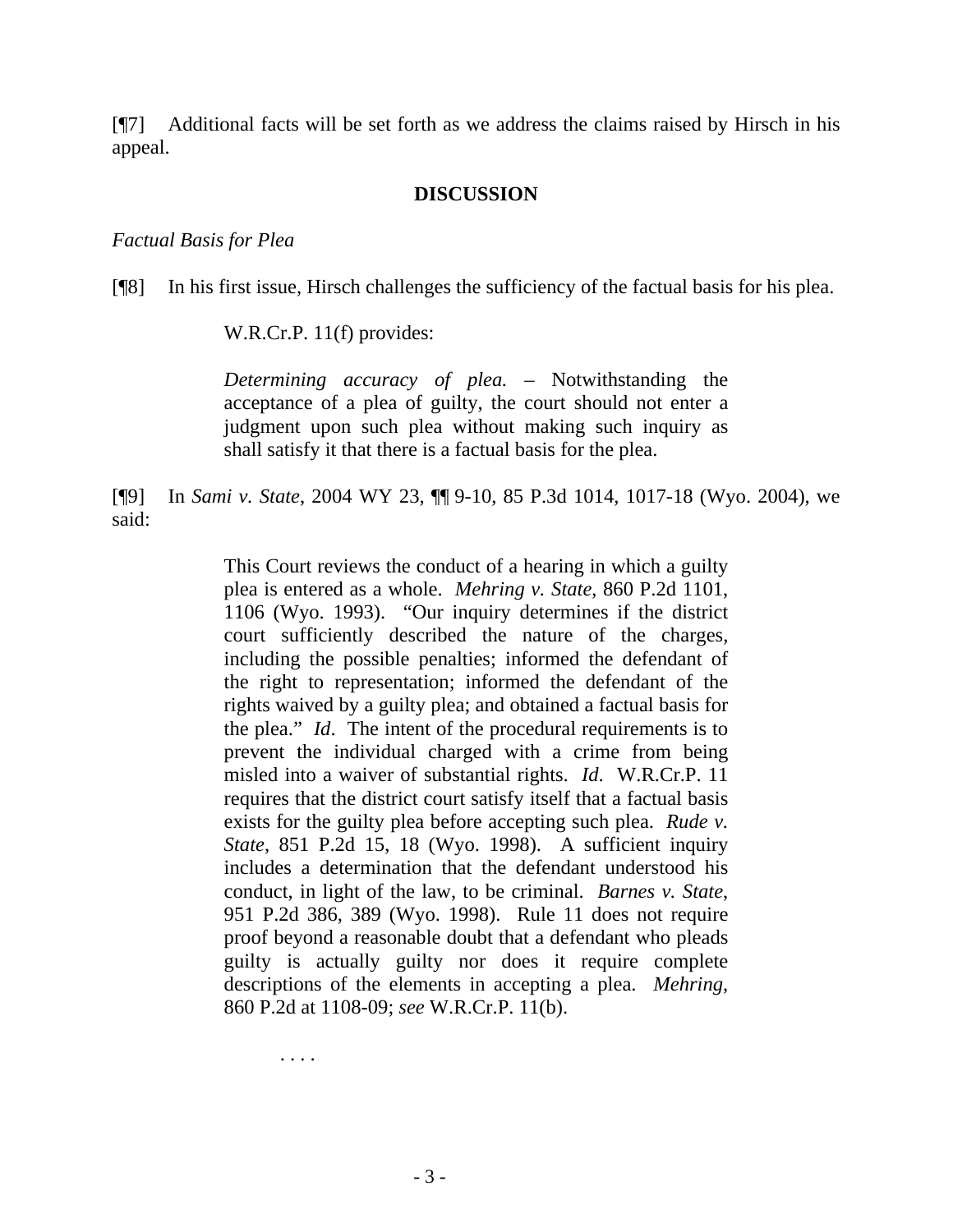… The trial judge may properly draw inferences from the defendant's admissions or the evidence presented by the state to satisfy all elements of the crime to which the defendant is pleading guilty. *Rude*, 851 P.2d at 18.

[¶10] Hirsch pleaded guilty to "inflict[ing] sexual intrusion on a victim under the age of sixteen years" while being at least four years older than the victim under circumstances not constituting first or second degree sexual assault.<sup>[2](#page-5-0)</sup> Hirsch contends that the district

- (a) Any actor who inflicts sexual intrusion on a victim commits sexual assault in the first degree if:
	- (i) The actor causes submission of the victim through the actual application, reasonably calculated to cause submission of the victim, of physical force or forcible confinement;
	- (ii) The actor causes submission of the victim by threat of death, serious bodily injury, extreme physical pain or kidnapping to be inflicted on anyone and the victim reasonably believes that the actor has the present ability to execute these threats;
	- (iii) The victim is physically helpless, and the actor knows or reasonably should know that the victim is physically helpless and that the victim has not consented; or
	- (iv) The actor knows or reasonably should know that the victim through a mental illness, mental deficiency or developmental disability is incapable of appraising the nature of the victim's conduct.

Wyo. Stat. Ann. § 6-2-302(LexisNexis 2005). Sexual assault in the second degree occurs under the following circumstances:

- (a) Any actor who inflicts sexual intrusion on a victim commits sexual assault in the second degree if, under circumstances not constituting sexual assault in the first degree:
	- (i) The actor causes submission of the victim by threatening to retaliate in the future against he victim or the victim's spouse, parents, brothers, sisters or children, and the victim reasonably believes the actor will execute this threat. "To retaliate" includes threats of kidnapping, death, serious bodily injury or extreme physical pain;
	- (ii) The actor causes submission of the victim by any means that would prevent resistance by a victim of ordinary resolution;
	- (iii) The actor administers, or knows that someone else administered to the victim, without the prior knowledge or consent of the victim, any substance which

<span id="page-5-0"></span><sup>&</sup>lt;sup>2</sup> First degree sexual assault occurs when: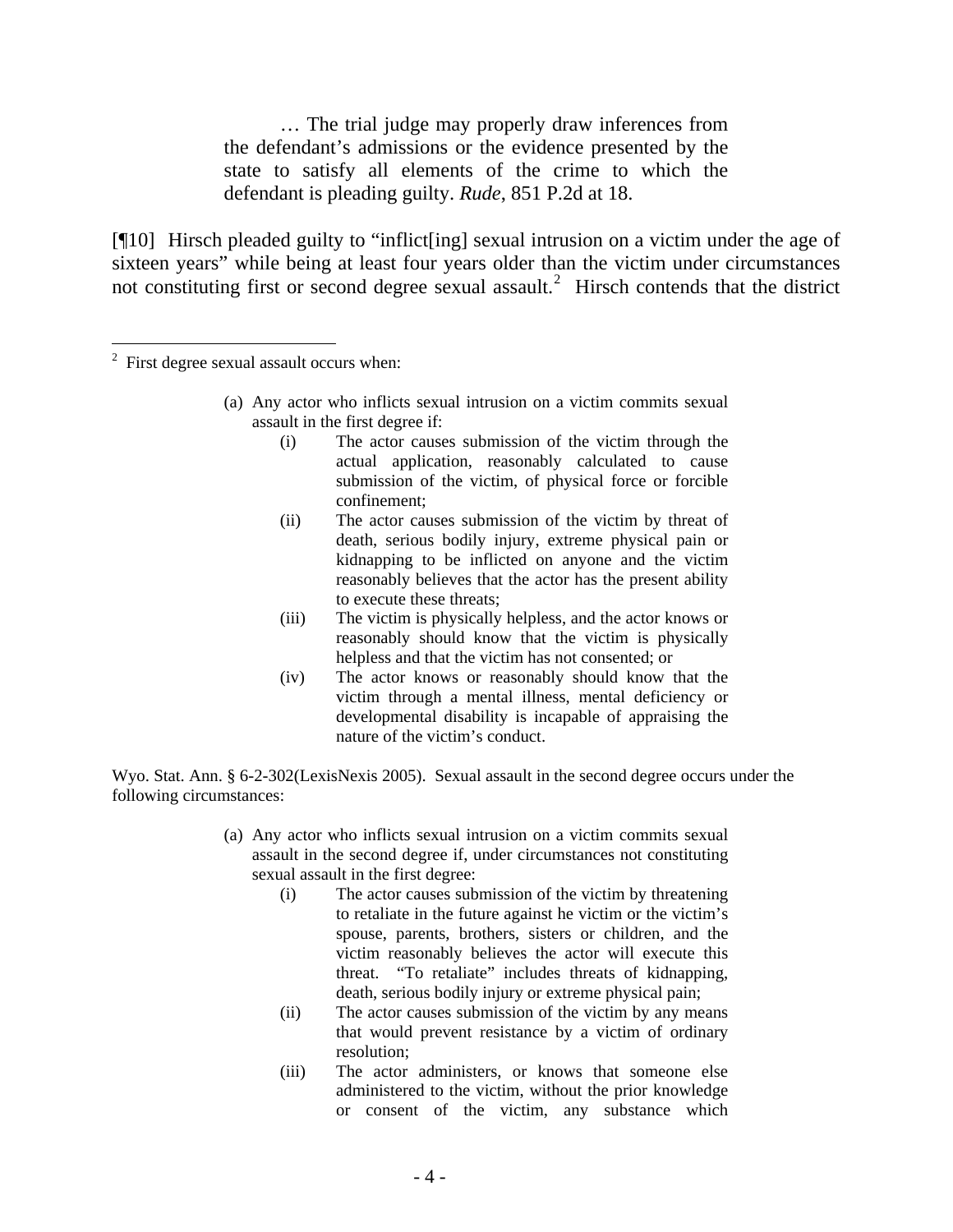court should not have accepted the plea because the factual basis was not sufficient to establish that he "inflicted" sexual intrusion<sup>[3](#page-6-0)</sup> on the victim. Hirsch contends that the statute contemplates the use or threat of force by utilizing the verb "inflicts" in subsection (a) (i), and the verb "subjects" in subsections (a) (ii)-(iii). Hirsch claims that there is nothing in the factual recitation given in support of the plea to indicate that force was present here. While acknowledging that consent is immaterial under the third degree sexual assault statute, Hirsch contends that this situation is different because the victim did not merely acquiesce in having sex with him; rather, the victim initiated the relationship. Hirsch insists that obliging the victim's request is not sufficient to "inflict<sup>[4](#page-6-1)</sup>"

> substantially impairs the victim's power to appraise or control his conduct;

- (iv) The actor knows or should reasonably know that the victim submits erroneously believing the actor to be the victim's spouse;
- (v) At the time of the commission of the act the victim is less than twelve (12) years of age and the actor is at least four (4) years older than the victim;
- (vi) The actor is in a position of authority over the victim and uses this position of authority to cause the victim to submit; or
- (vii) The actor inflicts sexual intrusion in treatment or examination of a victim for purposes or in a manner substantially inconsistent with reasonable medical practices.
- (b) A person is guilty of sexual assault in the second degree if he subjects another person to sexual contact and causes serious bodily injury to the victim under any of the circumstances listed in W.S. 6-  $2-302(a)(i)$  through (iv) or paragraphs (a)(i) through (vi) of this section.

Wyo. Stat. Ann. § 6-2-303(LexisNexis 2005).

 $\overline{a}$ 

<span id="page-6-0"></span> $3$  "Sexual intrusion" is statutorily defined as:

(A) Any intrusion, however slight, by any object or any part of a person's body, except the mouth, tongue or penis, into the genital or anal opening of another person's body if that sexual intrusion can reasonably be construed as being for the purposes of sexual arousal, gratification or abuse; or

(B) Sexual intercourse, cunnilingus, fellatio, analingus or anal intercourse with or without emission.

Wyo. Stat. Ann. § 6-2-301(a)(vii)(A) & (B)(LexisNexis 2005).

<span id="page-6-1"></span><sup>4</sup> Hirsch cites the following definition of "inflict:"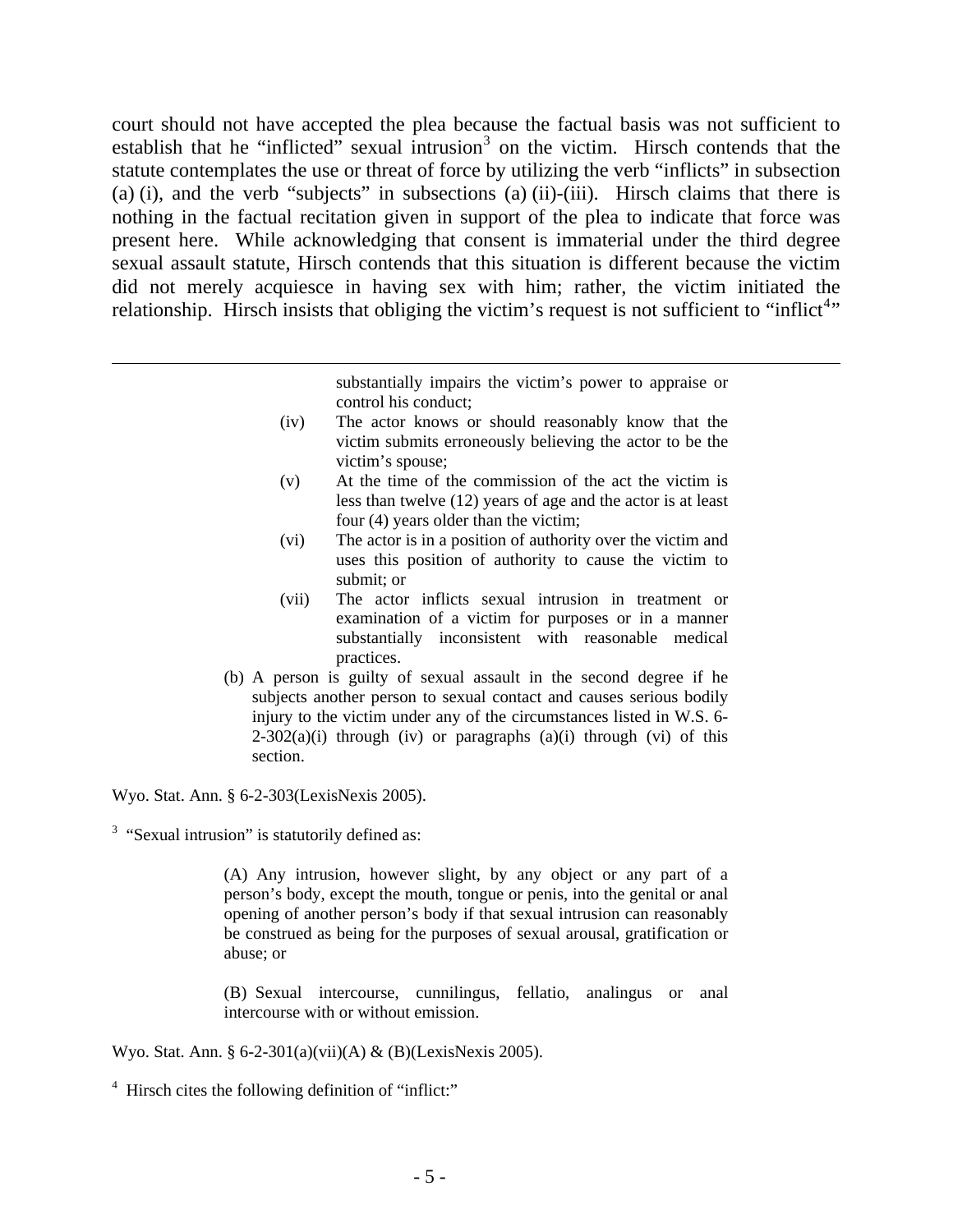sexual intrusion. According to Hirsch, his conduct was more properly characterized as a violation of the indecent liberties statute, Wyo. Stat. Ann. § 14-3-105(a) (LexisNexis  $2005$  $2005$ ).<sup>5</sup>

[¶11] Initially, we note that whether or not another statute exists under which the defendant could have arguably been charged is an irrelevancy: "The prosecutor is vested with the exclusive power to determine who to charge with a crime and with what crime to charge them." *DeLeon v. State*, 896 P.2d 764, 768 (Wyo. 1995) (citing *Billis v. State*, 800 P.2d 401, 417 (Wyo. 1990)).

[¶12] In the context of circumstances prohibited under the third degree sexual assault statute, the distinction Hirsch attempts to draw between a situation in which an actor initiates sexual relations with a victim and one in which the relationship was initiated by the victim, as is alleged here, is one with no legal difference. "Sexual intercourse is without consent when, for any reason, the victim is not in a position to exercise independent judgment about the matter." *Wilson v. State*, 655 P.2d 1246, 1258 (Wyo. 1982) (emphasis added). The third degree sexual assault statute provides an age of consent of sixteen. *Moe v. State*, 2005 WY 58, ¶ 13, 110 P.3d 1206, 1211 (Wyo. 2005). As a matter of law, the victim in this case had no capacity to consent to the acts Hirsch admitted engaging in with her. No act of hers could constitute a defense to the crime charged.

[¶13] After entering a guilty plea, Hirsch gave the following responses to the district court:

> Court: Okay. And you had a young girl who was your nextdoor neighbor. Was she your next-door neighbor? Tell me about your interaction with the young girl on October  $16<sup>th</sup>$ , 2003.

**1.** to impose as something that must be borne or suffered \* \* \*. **2.** to impose (anything unwelcome)[.]

Random House Webster's Unabridged Dictionary, 2<sup>nd</sup> Ed. For purposes of this opinion, we will accept that definition.

<span id="page-7-0"></span> $<sup>5</sup>$  That statutory provision states, in relevant part:</sup>

l

Except under circumstances constituting sexual assault in the first, second or third degree as defined by W.S. 6-2-302 through 6-2-304, any person knowingly taking immodest, immoral or indecent liberties with any child or knowingly causing or encouraging any child to cause or encourage another child to commit with him any immoral or indecent act is guilty of a felony.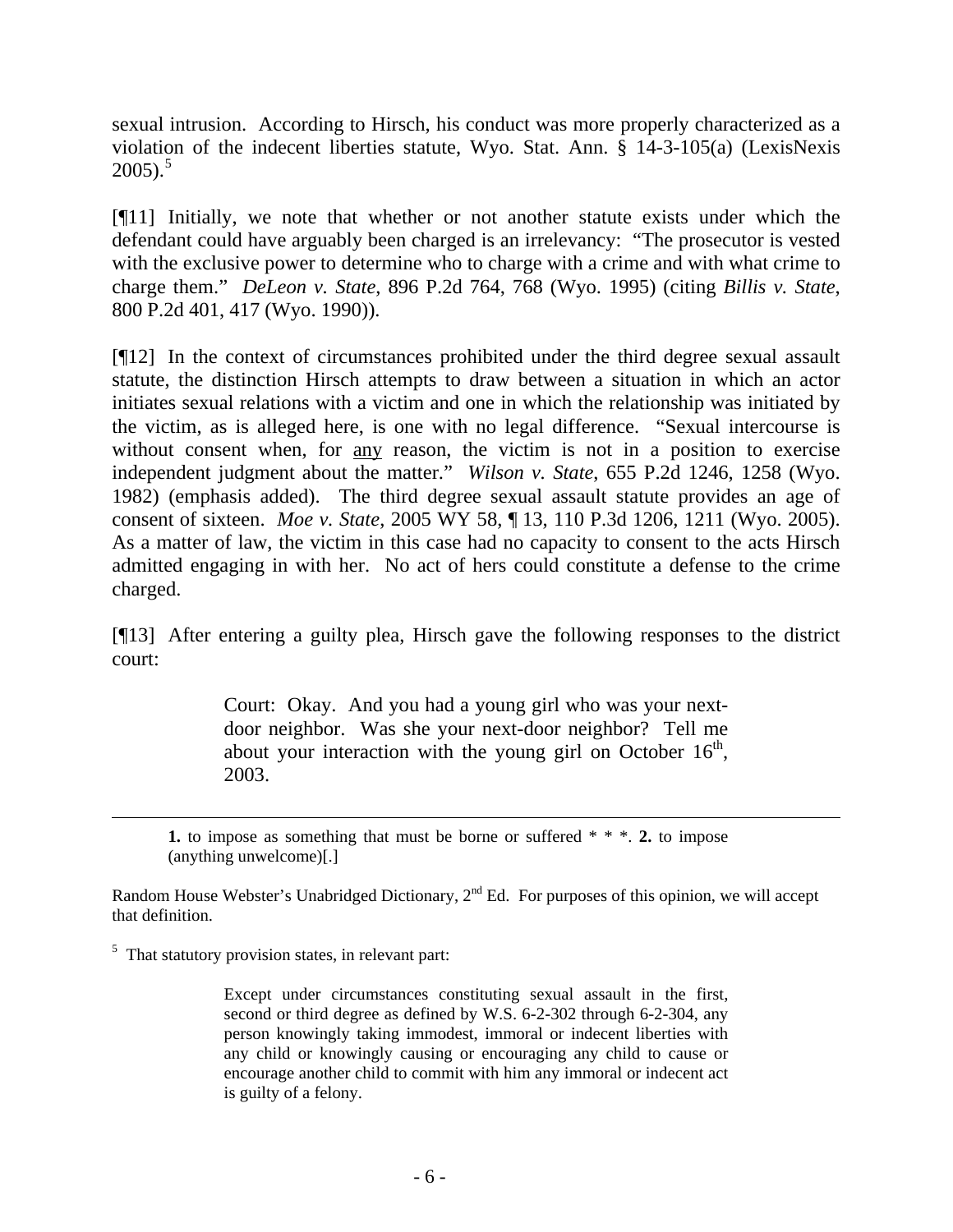Hirsch: All right. I must clarify that it was not on October  $16^{th}$ .

Court: Okay. When was it?

Hirsch: The best I can remember it was the  $10<sup>th</sup>$  of October.

. . . .

Court: Okay. So October  $10^{th}$  of 2003. And tell me what happened.

Hirsch: All right. As usual, she come over to see me, and she was on the computer for a little while.

Court: And how old is this little girl?

Hirsch: At that time she was 12.

Court: And you knew she was 12?

Hirsch: Yes, Your Honor, I did.

Court: Okay. And so she was at your home working on your computer or playing or whatever kids do on computers?

Hirsch: She checks her e-mail, and sometimes she surfs the web.

Court: Okay. And so then what happened? She's over at your home e-mailing and surfing the web, and she's 12 years old, and you know that. Okay.

Hirsch: Yes, Your Honor. This has been quite often, so this is like standard. She comes over quite a bit.

. . . .

Court: Was this daily?

Hirsch: No, about weekly.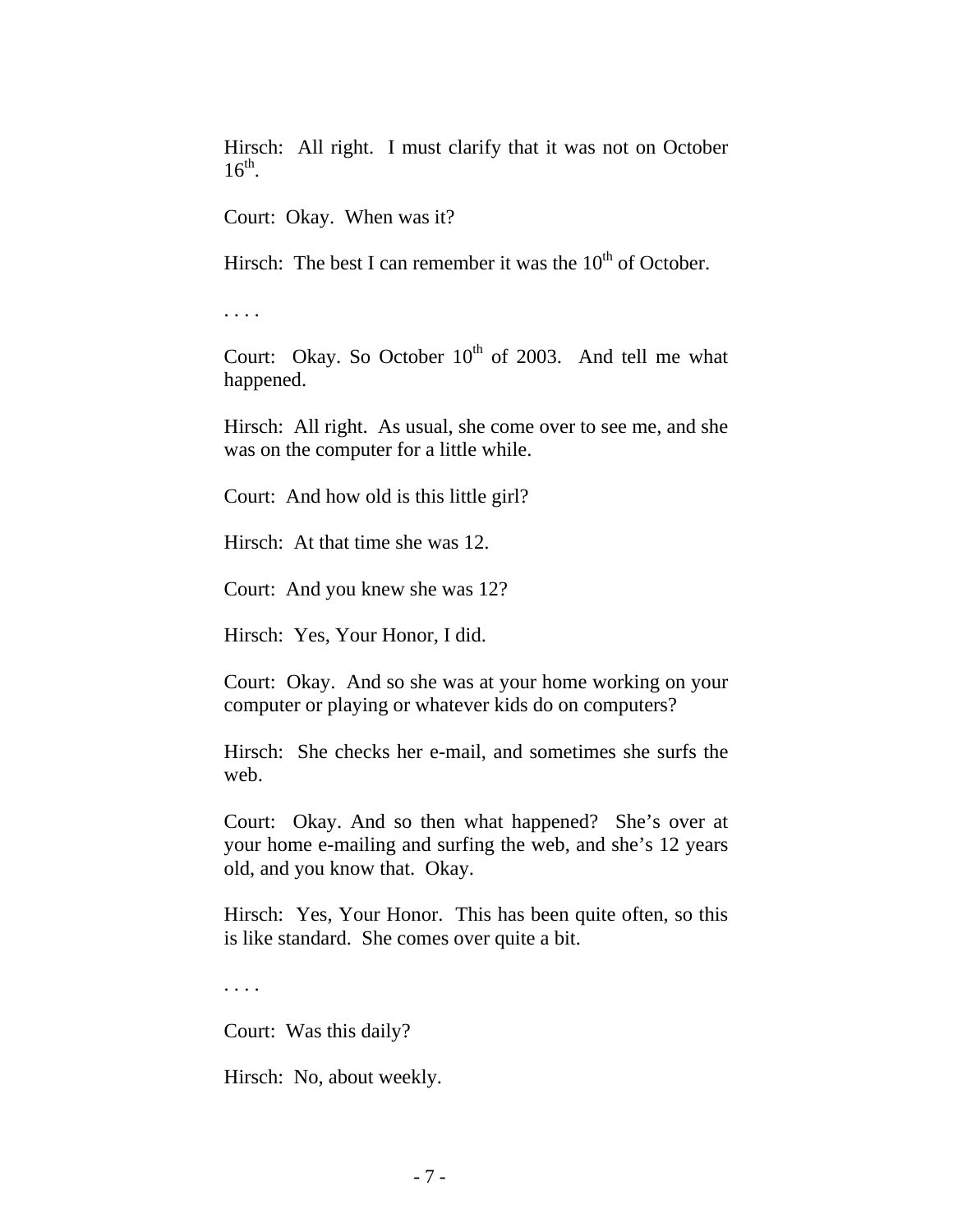Court: Okay. Okay, then tell me what happened.

Hirsch: She just told me she wanted some, and we went back in the bedroom. And I gave her oral sex, and that's what it was. I had no penetration that day or anything; it was oral sex for her and her only.

Court: What did she say to you?

Hirsch: Okay. She just told me she wanted some.

Court: And you, you know, "I want to have sex with you, or I want –" I mean, can you remember her exact words? Or did she just say, "I just want some," and you knew what she meant?

Hirsch: The exact words – uh, I really can't remember the exact words.

Court: Had she ever said anything like that to you before?

Hirsch: Yes, Your Honor, she has.

Court: And you had never done anything before?

Hirsch: Yes, Your Honor, we had.

Court: So it wasn't the first time?

Hirsch: No, Your Honor.

Court: Okay. And the affidavit  $-$  I mean, that is certainly enough – but tell me how old you are.

Hirsch: Forty-nine.

Court: Okay. And by oral  $sex - it's$  called cunnilingus. But you had oral sex with her – or she performed oral sex on you? I didn't  $-$ 

Hirsch: No…

Court: Yes, just tell me. Tell me.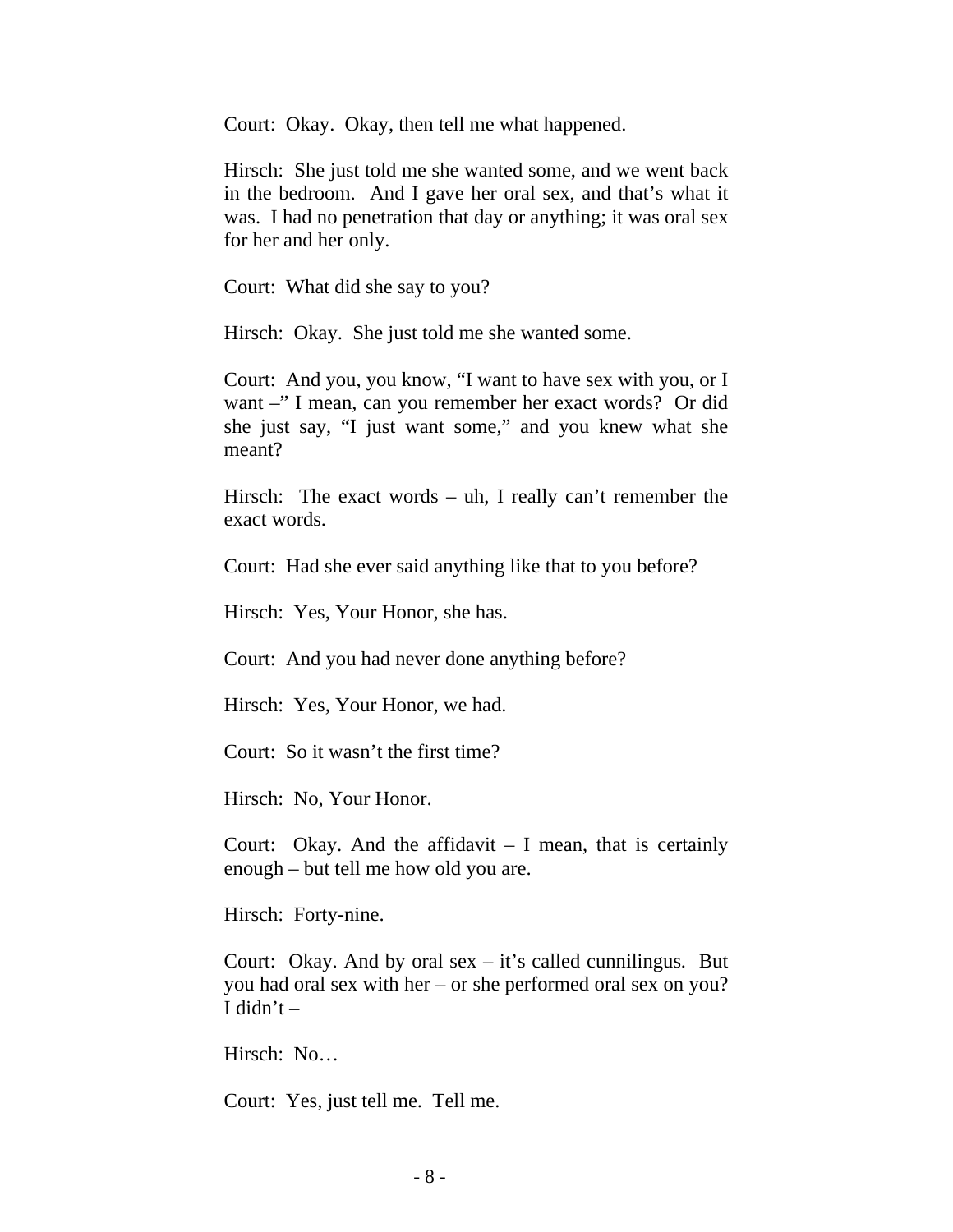Hirsch: I licked her pussy.

Court: Okay. And did you make her perform oral sex on you?

Hirsch: No. I never made her do anything. Everything was what she wanted, and only what she wanted. And if she said "yes," it was yes; if she said "no," it was no. And that's the way it was since I met her.

Court: Did you ever have intercourse with her?

Hirsch: No, Your Honor. To the best of my knowledge, she is still a virgin.

Court: Did you ever require her to perform oral sex on you?

Hirsch: I never required it. She did perform oral sex on me, two times.

Since the acts of sexual intrusion Hirsch engaged in with the victim were legally nonconsensual, a reasonable inference could be drawn from the facts admitted by Hirsch that they were "inflicted" on the victim as that term is used in the definition proffered by Hirsch. The foregoing admissions by Hirsch established a sufficient factual basis for the court to accept the guilty plea.

### *Denial of Motion to Withdraw Plea*

[¶14] Hirsch contends that the district court erred in denying the motion to withdraw his guilty plea.

> A district court's ruling on a motion to withdraw a guilty plea or a plea of nolo contendere is addressed to the sound discretion of the trial court.

> > A defendant does not enjoy an absolute right to withdraw a plea of guilty prior to the imposition of sentence. *Osborn v. State*, 672 P.2d 777, 788 (Wyo. 1983), *cert denied*, 465 U.S. 1051, 104 S.Ct. 1331, 79 L.Ed. 2d 726 (1984); *Ecker v. State*, 545 P.2d 641, 642 (Wyo. 1976). The trial court is vested with discretion to determine whether to grant a motion to withdraw a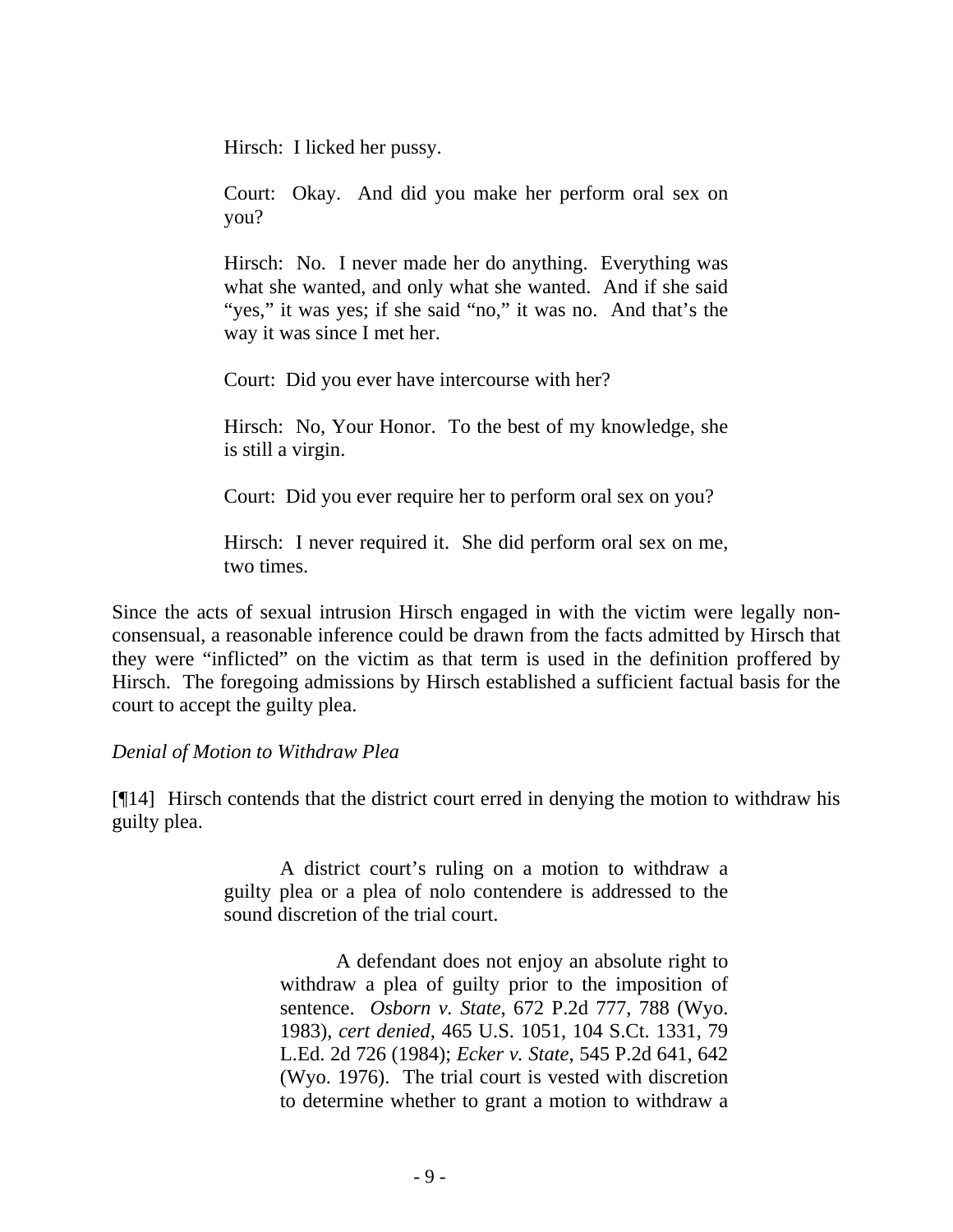plea of guilty made prior to sentencing, and it does not abuse that discretion by denying the withdrawal of the plea so long as the requirements of W.R.Cr.P. 11 were complied with at the time the plea was accepted. *Kaldwell v. State*, 908 P.2d 987, 990 (Wyo. 1995). Even when the defendant provides a plausible or just and fair reason for withdrawal of the plea of guilty, the denial of the defendant's motion does not amount to an abuse of discretion if the trial court conducted a careful hearing pursuant to W.R.Cr.P. 11 at which the defendant entered a plea or pleas of guilty that was knowing, voluntary, and intelligent. *Osborn*, 672 P.2d at 778-79.

*Stout v. State*, 2001 WY 114, ¶ 8, 35 P.3d 1198, ¶ 8 (Wyo. 2001) (quoting *Nixon v. State*, 4 P.3d 864, 868-69 (Wyo. 2000)); and see *Becker v. State*, 2002 WY 126, ¶ 11, 53 P.3d 94, ¶ 11 (Wyo. 2002)(for purposes of a review such as this, a plea of nolo contendere is functionally equivalent to a guilty plea).

This standard of review has been further refined as follows:

> A motion to withdraw a guilty plea, such as that filed here, is governed by W.R.Cr.P. 32(d) which provides that if a motion for withdrawal of a guilty plea is made before sentence is imposed, the court may permit withdrawal upon a showing by the defendant of any fair and just reason. A defendant has no absolute right to withdraw a plea of guilty before sentence is imposed, and where the strictures of W.R.Cr.P. 11 have been met, and the defendant intelligently, knowingly, and voluntarily entered into his plea of guilty, the district court's decision to deny such a motion is within its sound discretion. *Burdine v. State*, 974 P.2d 927, 929-30 (Wyo. 1999); 3 Charles Alan Wright, Federal Practice and Procedure: Criminal 2d § 538 (1982 and Supp. 2001). Seven factors have been suggested as pertinent to the exercise of the court's discretion: (1) Whether the defendant has asserted his innocence; (2) whether the government would suffer prejudice; (3) whether the defendant has delayed in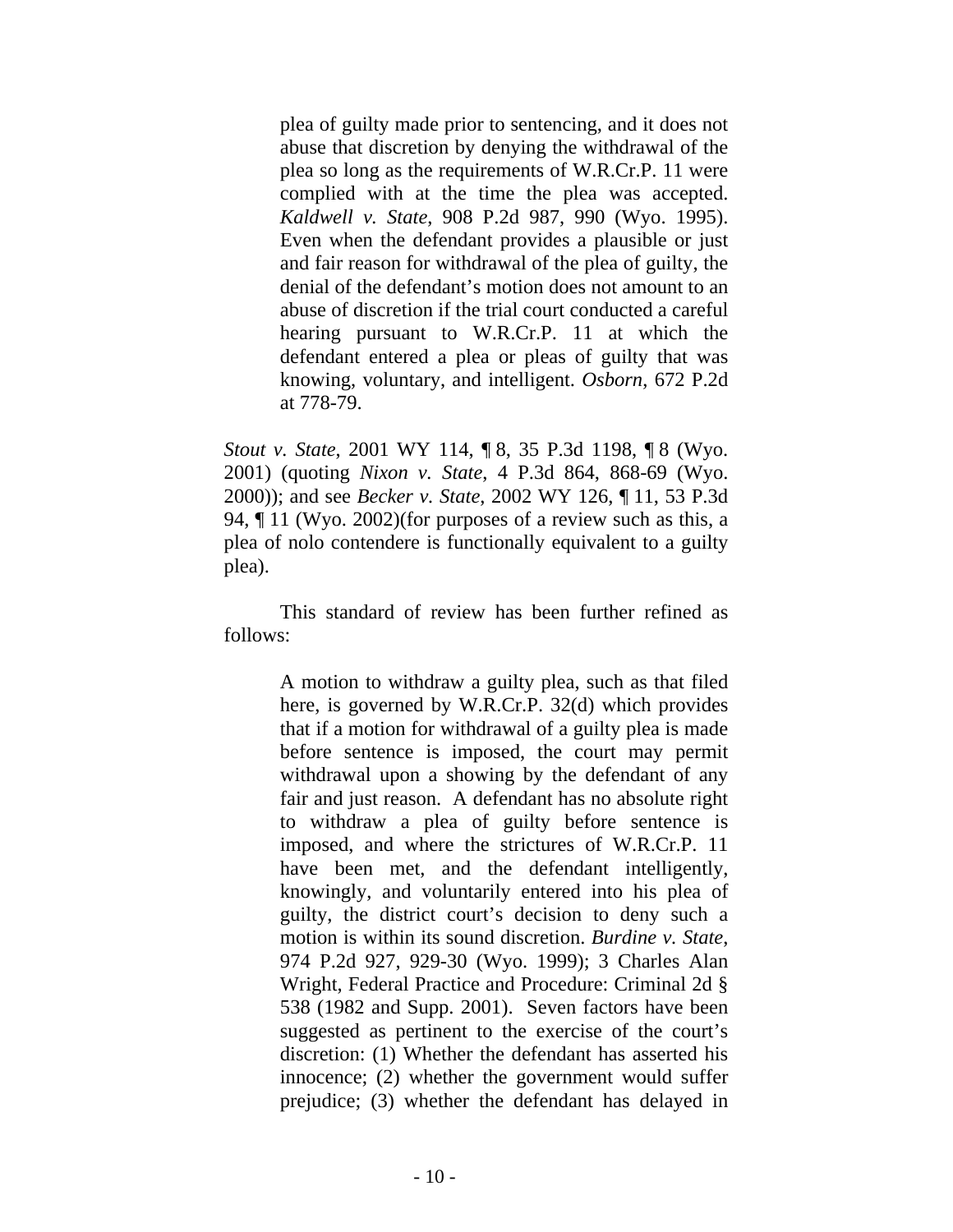filing his motion; (4) whether withdrawal would substantially inconvenience the court; (5) whether close assistance of counsel was present; (6) whether the original plea was knowing and voluntary; and (7) whether the withdrawal would waste judicial resources. 3 Wright, Federal Practice and Procedure: Criminal 2d § 538 (Supp. 2001); *United States v. Black*, 201 F.3d 1296, 1299-1300 (10<sup>th</sup> Cir. 2000).

*Frame v. State*, 2001 WY 72, 17, 29 P.3d 86, 17 (Wyo. 2001).

Furthermore, "[t]he findings of fact that led to denial of a motion to withdraw a guilty plea are subject to the clearly erroneous standard of review, while the decision to deny the motion is reversed only if it constituted an abuse of discretion." 3 Charles Alan Wright, Nancy J. King and Susan R. Klein, Federal Practice and Procedure: Criminal 2d § 538 (Supp. 2003).

*McCard v. State*, 2003 WY 142, ¶¶ 6-8, 78 P.3d 1040, 1042-43 (Wyo. 2003).

[¶15] Hirsch does not claim that the requirements of W.R.Cr.P. 11 (LexisNexis 2005) were not followed. Instead, Hirsch's motion was predicated on an allegation that his guilty plea was the product of ineffective assistance of counsel.

> "When reviewing a claim of ineffective assistance of counsel, the paramount determination is whether, in light of all the circumstances, trial counsel's acts or omissions were outside the wide range of professionally competent assistance. *Herdt v. State*, 891 P.2d 793, 796 (Wyo. 1995); *Starr v. State*, 888 P.2d 1262, 1266-67 (Wyo. 1995); *Arner v. State*, 872 P.2d 100, 104 (Wyo. 1994); *Frias v. State*, 722 P.2d 135, 145 (Wyo. 1986). The reviewing court should indulge a strong presumption that counsel rendered adequate assistance and made all significant decisions in the exercise of reasonable professional judgment. *Herdt*, 891 P.2d at 796; *Starr*, 888 P.2d at 1266; *Arner*, 872 P.2d at 104; *Strickland v. Washington*, 466 U.S. 668, 689, 104 S.Ct. 2052, 2065, 80 L.Ed.2d 674 (Wyo. 1984).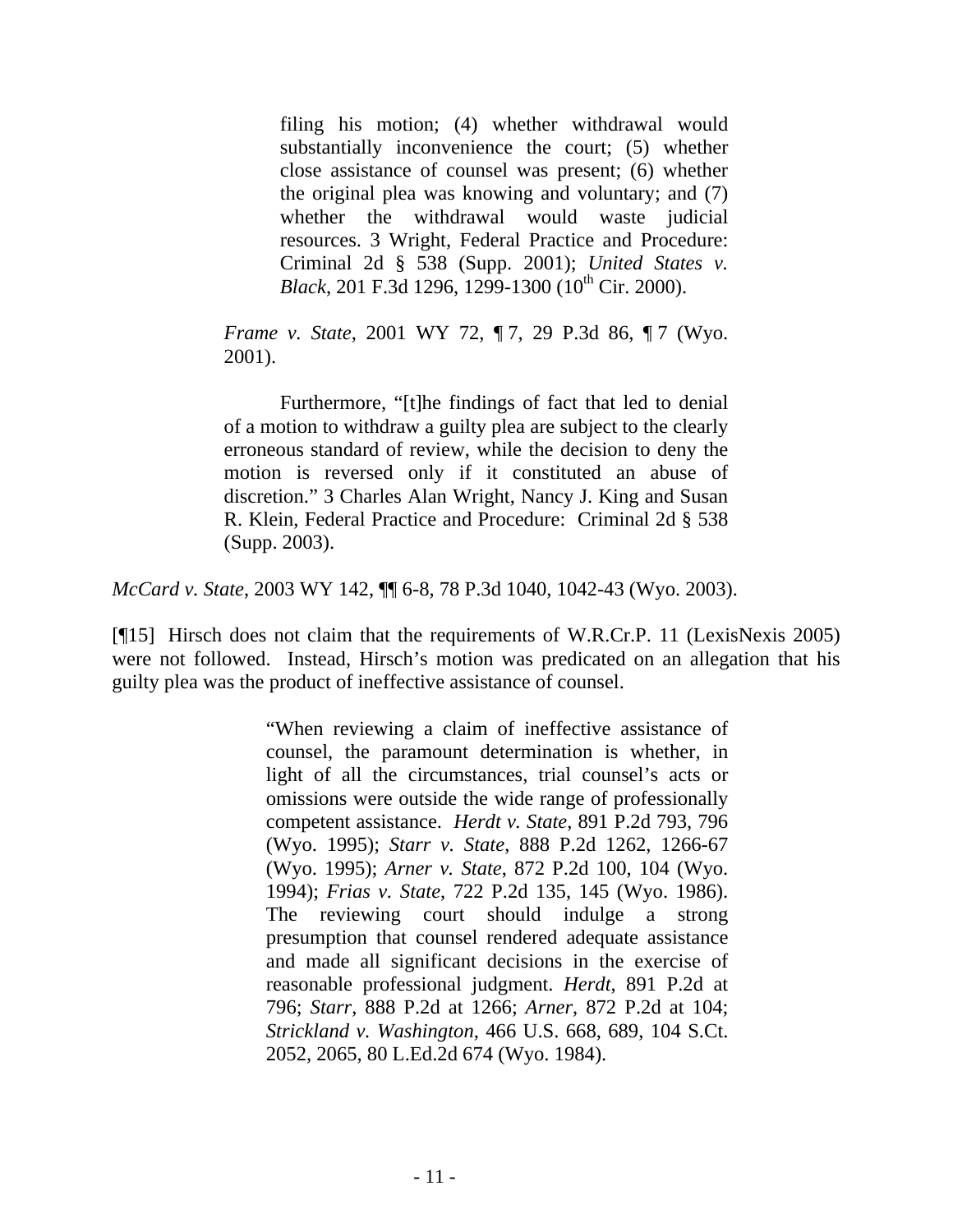Under the two-prong standard articulated in *Strickland* and *Frias*, an appellant claiming ineffective assistance of counsel must demonstrate on the record that counsel's performance was deficient and that prejudice resulted. *Strickland*, 466 U.S. at 687, 104 S.Ct. at 2064; *Starr*, 888 P.2d at 1266; *King v. State*, 810 P.2d 119, 125 (Wyo. 1991) (Cardine, J., dissenting); *Campbell v. State*, 728 P.2d 628, 629 (Wyo. 1986); *Frias*, 722 P.2d at 145. In other words, to warrant reversal on a claim of ineffective assistance of counsel, an appellant must demonstrate that his counsel failed to 'render such assistance as would have been offered by a reasonably competent attorney' and that 'counsel's deficiency prejudiced the defense of [the] case.' *Lower v. State*, 786 P.2d 346, 349 (Wyo. 1990). 'The benchmark for judging any claim of ineffectiveness must be whether counsel's conduct so undermined the proper functioning of the adversarial process that the trial cannot be relied on as having produced a just result.' *Strickland*, 466 U.S. at 686, 104 S.Ct. at 2064."

*Doles v. State*, 2002 WY 146, ¶ 8, 55 P.3d 29, 31-32 (Wyo. 2002) (quoting *Reyna v. State*, 2001 WY 105, ¶ 19, 33 P.3d 1129, 1134-35 (Wyo. 2001); *Chapman v. State*, 2001 WY 25, ¶ 6, 18 P.3d 1164, 1168 (Wyo. 2001); and *Grainey v. State*, 997 P.2d 1035, 1038-39 (Wyo. 2000)).

[¶16] In considering the seven factors from *Frame*, we find the first, fifth, and sixth to be dispositive and focus our discussion on them. The first factor asks whether or not the defendant has asserted his innocence. Hirsch contends that this factor favored granting the motion to withdraw his guilty plea because he "admitted only to obliging the victim's requests" and "did not consider himself guilty of 'inflicting' anything upon the victim." This, of course, is simply a reiteration of the claim that we have already rejected. Hirsch admitted to the conduct charged during the investigatory phase in interviews with law enforcement personnel and during arraignment when he pleaded guilty. At no time in these proceedings did Hirsch ever assert innocence.

[¶17] The fifth factor asks if close attention of counsel was present. The basis of Hirsch's motion to withdraw his guilty plea was that he was not afforded effective assistance of counsel. Initially, Hirsch argues that a showing of ineffective assistance of counsel may constitute a fair and just reason to grant a motion to withdraw a guilty plea by itself, beyond a showing under the *Frame* factors. Hirsch admits that some "difficulty" exists here in making that showing because, although a claim for ineffective assistance formed the basis of his motion to withdraw, it was not argued during the hearing on the motion. Not only was the claim not argued during the hearing, Hirsch provided no evidence in support of his claim. At the motion hearing, Hirsch did not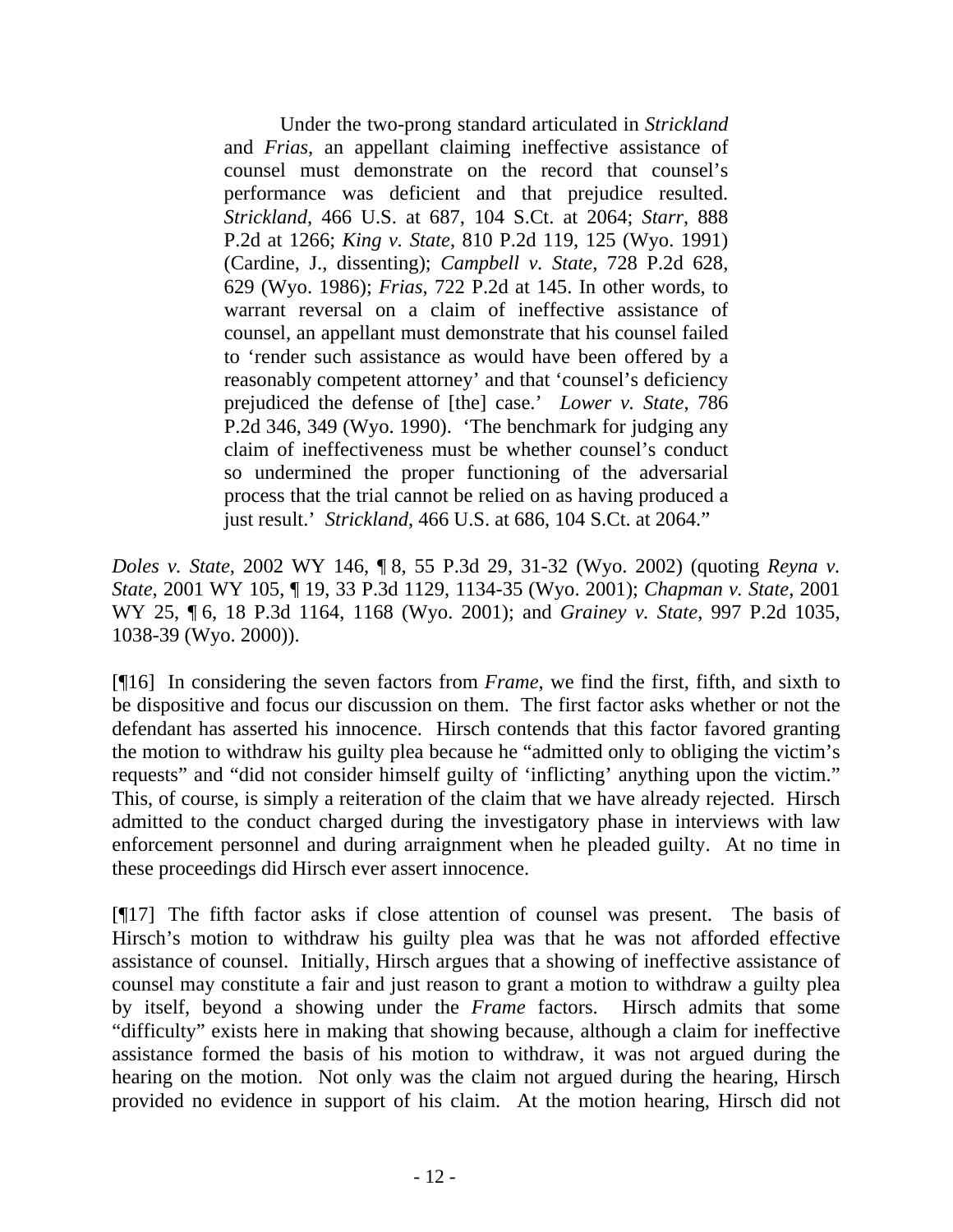testify and, despite having subpoenaed his original counsel, Hirsch did not call him as a witness. The burden was on Hirsch to demonstrate on the record that his counsel's performance was deficient and that it caused prejudice. *Doles*, at ¶ 8, 55 P.3d at 31-32. Hirsch failed to make the requisite showing and the district court did not abuse its discretion when it failed to grant his motion to withdraw on these grounds. *Dichard v. State*, 844 P.2d 484, 486-87 (Wyo. 1992).

[¶18] In a related argument, Hirsch contends that even if his ineffective assistance claim does not "constitute an independent 'fair and just reason' for allowing him to withdraw his plea because it was not argued at the motion hearing, the claim nevertheless should weigh strongly in [his] favor under the fifth factor of the abuse of discretion test set forth in *Frame*." Hirsch notes that attached to the motion to withdraw was a sworn affidavit signed by him attesting to the truth of the assertions underlying the claim of ineffective assistance. Hirsch argues that our decision in *Brock v. State*, 981 P.2d 465 (Wyo. 1999), required the district court to accept his statements regarding the ineffectiveness of his counsel as true in the absence of any contrary evidence presented by the State.

[¶19] Hirsch misinterprets our holding in *Brock* and we conclude that in the absence of any evidence of ineffective assistance from trial counsel, the factor does not weigh in his favor.

[¶20] In *Brock*, the defendant entered a guilty plea to aggravated assault, three misdemeanor counts of telephone harassment, and one misdemeanor count of terroristic threats. 981 P.2d at 467-68. After replacing counsel, Brock moved to withdraw his guilty pleas prior to sentencing. Brock requested a hearing on the motion but the court denied the motion without a hearing concluding that the pleas were in compliance with W.R.Cr.P. 11, and that the motion did not articulate persuasive or cogent reasons for withdrawal. *Id*. at 468. On appeal, we reversed, finding that the district court had abused its discretion by denying the motion without granting a hearing. *Id*. We analogized the situation to a motion to dismiss for failure to state a claim under W.R.C.P. 12(b)(6) where all facts alleged are accepted as being true and viewed in the light most favorable to the party opposing the motion, and held that a hearing must be conducted on a motion to withdraw a guilty plea based upon an allegation of ineffective assistance of counsel if the factual assertions, taken as true, would demonstrate that there was a reasonable probability that the defendant would not have entered the plea except for the presence of the errors of counsel. *Id*. at 468 -69.

[¶21] The holding in *Brock* merely requires the district court to take the allegations of ineffectiveness as true for the purpose of determining whether or not to hold a hearing on the motion to withdraw a guilty plea. It does not absolve a defendant of his burden of proving the allegation of ineffective assistance. Since there was a hearing on the motion to withdraw in this case, *Brock* is simply not applicable here. There is "a strong presumption that counsel rendered adequate assistance and made all significant decisions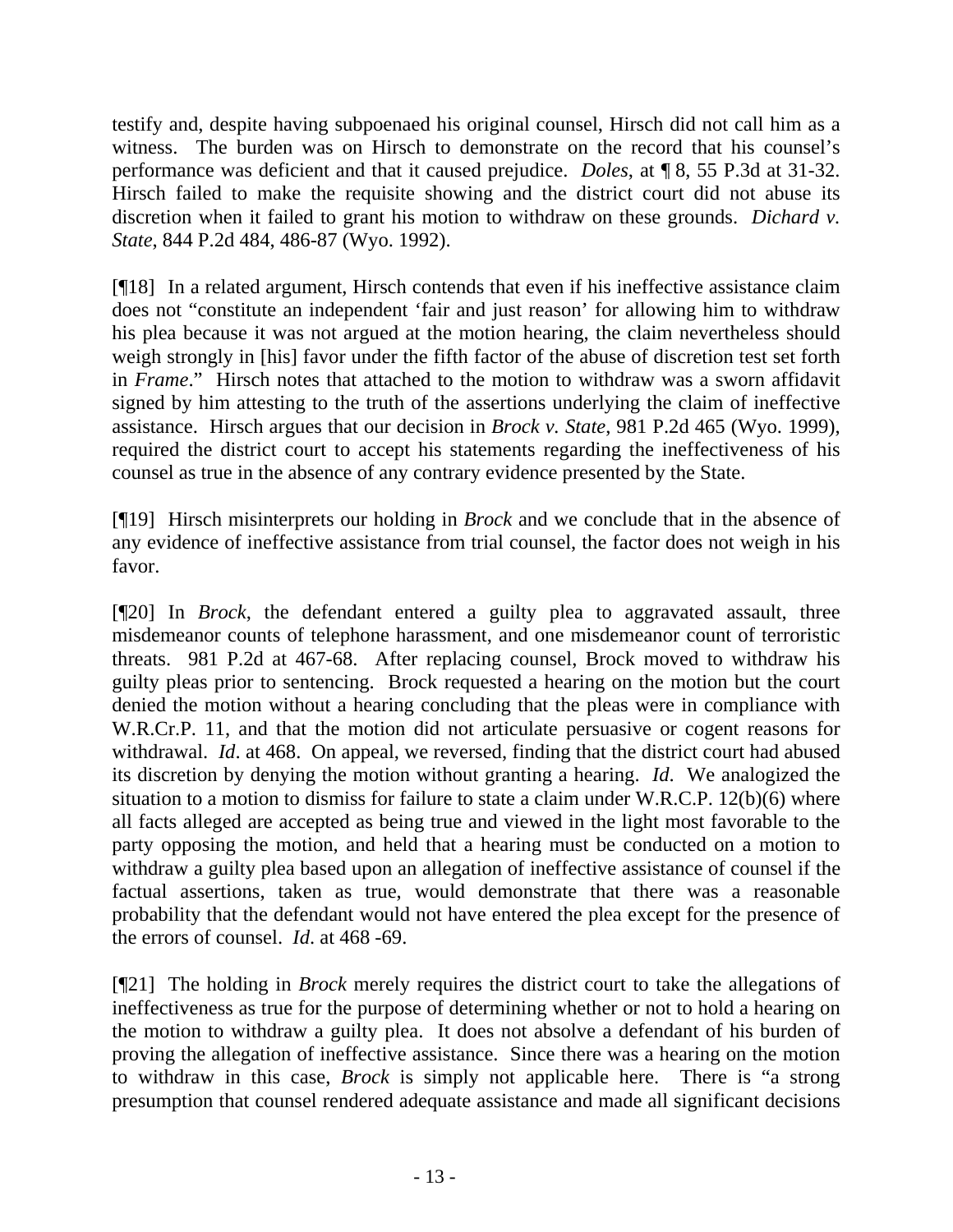in the exercise of reasonable professional judgment" and, in the absence of any evidence of ineffective assistance from Hirsch's counsel, we decline to presume that this factor favors allowing withdrawal of his plea.

[¶22] The final *Frame* factor we must note is the sixth, which asks if the original plea was voluntary and knowing. Hirsch acknowledges that W.R.Cr.P. 11 was complied with, and our independent review of the transcript confirms that the plea was voluntarily and knowingly given.

[¶23] In light of the foregoing, we cannot conclude that the district court abused its discretion in denying Hirsch's motion to withdraw his guilty plea.

# *Psychosexual Evaluation*

[¶24] After accepting the guilty plea, the district court ordered Hirsch to obtain a psychosexual evaluation by April 30, 2004. Pursuant to a request from the State, the time for filing the evaluation was extended to June 30, 2004. On June 8, 2004, Hirsch filed a motion seeking a continuance of sentencing scheduled for June 10 as the evaluation had not yet been completed. The motion was granted. At sentencing, defense counsel indicated that the evaluation was not completed because Hirsch was indigent and requested that he be sent to the State Hospital for evaluation. The court concluded that the evaluation was not required and proceeded to sentence Hirsch. On appeal, Hirsch contends that the district court abused its discretion when it sentenced him without an evaluation.

[ $[25]$  W.R.Cr.P. 32(a)(2) provides, in pertinent part:

(2) Report. – The report of the presentence investigation shall contain:

> (A) Information about the history and characteristics of the defendant, including prior criminal record, if any, financial condition, and any circumstances affecting the defendant's behavior that may be helpful in imposing sentence or in the correctional treatment of the defendant;

. . . .

(D) Such other information as may be required by the court.

"The plain language of the rule gives the district court judge discretion to include any information which may aid him in his task of imposing a fair sentence in light of all the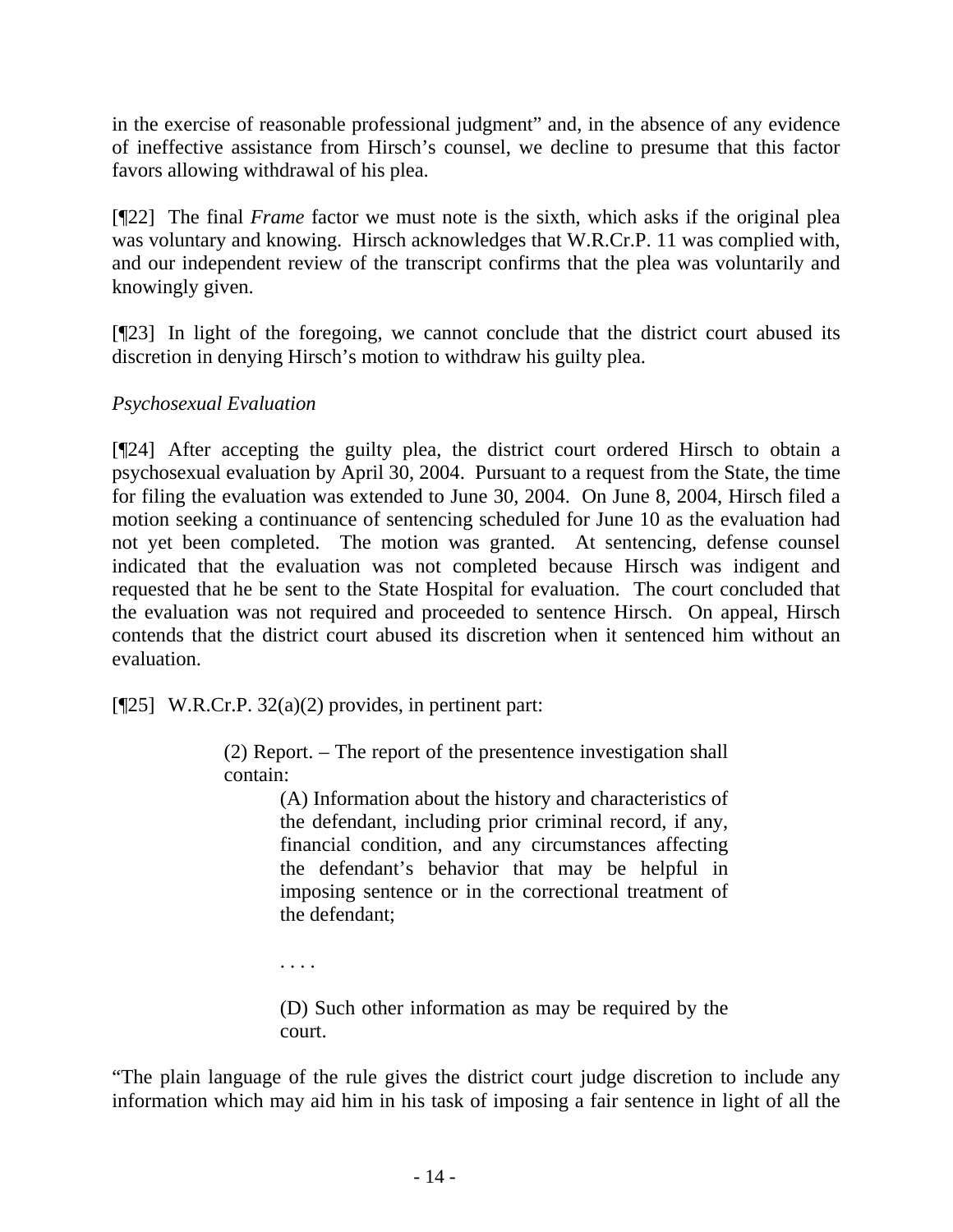available facts without limitation." *Hornecker v. State*, 977 P.2d 1289, 1292 (Wyo. 1999).

> A sentence will not be disturbed because of sentencing procedures unless the defendant can show an abuse of discretion, procedural conduct prejudicial to him, circumstances which manifest inherent unfairness and injustice, or conduct which offends the public sense of fair play.

*Brower v. State*, 1 P.3d 1210, 1216 (Wyo. 2000) (citing *Smith v. State*, 941 P.2d 749, 750 (Wyo. 1997) and *Wayt v. State*, 912 P.2d 1106, 1109 (Wyo. 1996)).

[¶26] In 1987, the Wyoming Legislature repealed a series of statutes that provided for, among other things, compulsory mental health evaluations of defendants convicted of certain sex offenses prior to sentencing. 1987 Wyo. Sess. Laws, Ch. 41, at 69-70. In *Hornacker*, we addressed the effect of that repeal in the context of a claim by a defendant that the district court had abused its discretion by considering a psychosexual evaluation.

> Hornecker asks us to view the repeal of Wyo. Stat. Ann. §§ 7- 13-601 through 7-13-605 as withdrawing judicial authority to order such mental evaluations. Wyo. Stat. Ann. §§ 7-13-601 through 7-13-605, repealed in 1987, provided for *compulsory* mental health evaluations for certain enumerated sex offenses prior to sentencing. [Emphasis in original.] Hornecker argues that under the current statutory scheme, mental evaluations can only be ordered pursuant to W.R.Cr.P. 12 (where the defendant pleads not guilty by reason [of] mental illness [or] deficiency) or Wyo. Stat. Ann. §§ 7-11-301 through 7-11-307 (Michie 1997) (where it appears that the defendant is unfit to proceed due to mental illness or deficiency). We decline to draw such an inference from the repeal. *The only reasonable inference that can be drawn from the repeal of mandatory mental evaluation statutes, where the legislature has not specifically withdrawn the power of the court to order the evaluations, is that the legislature intended to make the decision to order an evaluation discretionary*. Therefore, we hold that the repeal of Wyo. Stat. Ann. §§ 7-13-601 through 7-13-605 did not deprive the courts of their power to order mental health evaluations for sentencing purposes pursuant to W.R.Cr.P. 32(a)(2). [Emphasis added.]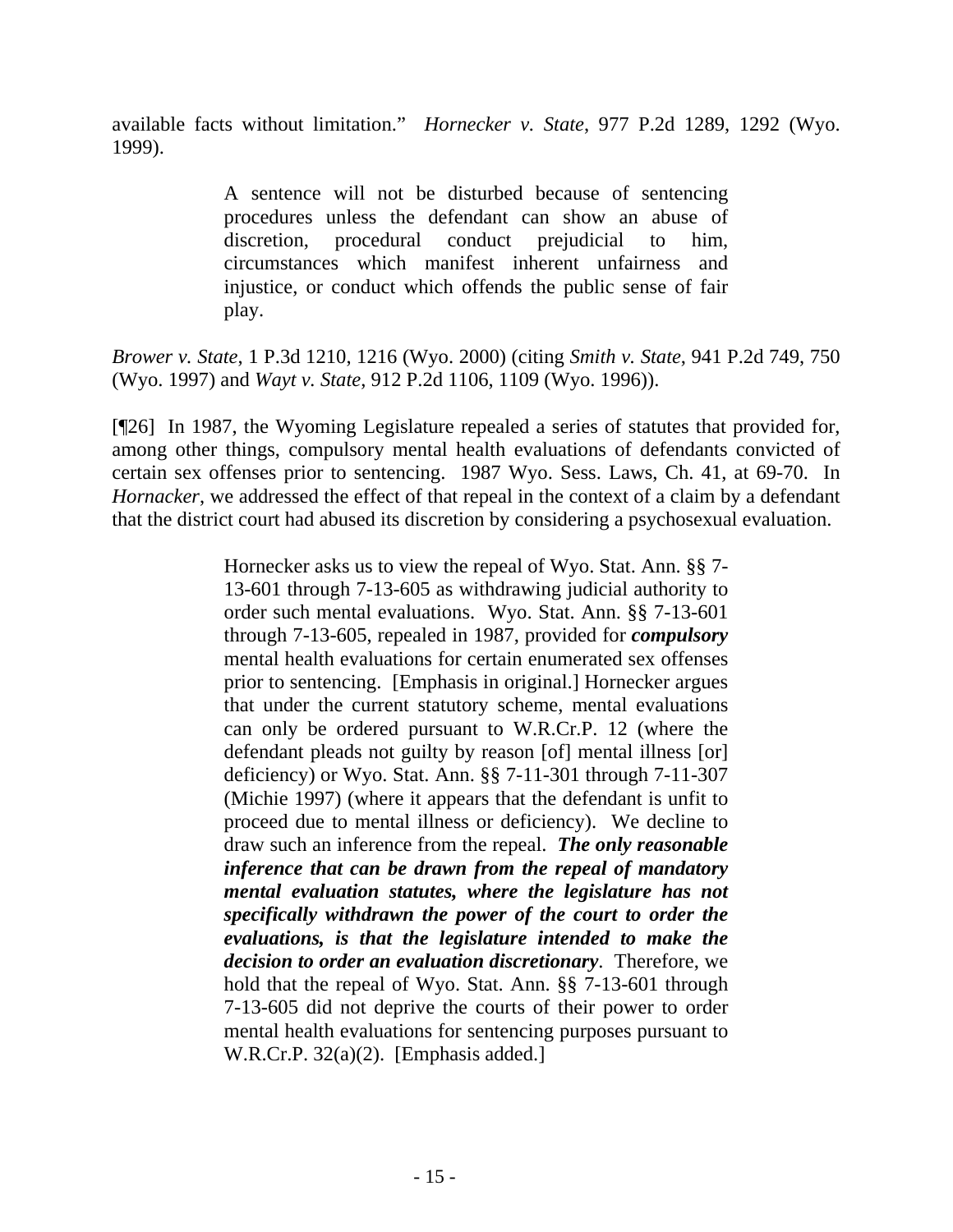*Hornecker*, 977 P.2d at 1292. In a subsequent decision, we held that a district court did not abuse its discretion when it proceeded to sentencing without an evaluation:

> Brower did not request the evaluation in his motion for continuance, to the probation officer during preparation of the presentence investigation report, or at sentencing. He did not claim or specify what prejudice would occur in either his continuance motion or during the sentencing hearing should the court determine sentence without benefit of this information. On appeal, he does not specify or explain the benefit that he would have derived from a sexual offender evaluation and what impact it potentially held for the ultimate sentencing determination. Under these circumstances, we find no procedural violation of W.R.Cr.P. 32 occurred because these showings were not made. We further find that these circumstances establish that Brower suffered no prejudice when the district court proceeded with sentencing without the evaluation.

*Brower v. State*, 1 P.3d 1210, 1216 (Wyo. 2000).

[¶27] Hirsch argues that the district court committed a procedural error when it proceeded to sentencing without the evaluation that it had previously ordered. Hirsch differentiates his situation from *Brower* by pointing out that he did request the evaluation prior to sentencing. Furthermore, he claims prejudice because there was a "significant probability" that a psychosexual evaluation would have mitigated any concerns that Hirsch posed a continuing threat to the community given that he had no prior sexual offense convictions.

[¶28] Our review of the record leads us to conclude that the district court did not abuse its discretion and that Hirsch has failed to demonstrate prejudice. The order requiring a psychosexual evaluation was issued by the district court on February 27, 2004. The deadline for obtaining the evaluation was set for April 30, which was later extended to June 30 at the request of the State. On June 8, 2004, Hirsch sought and obtained a continuance of sentencing because the evaluation had not been completed. Sentencing took place on October 13, 2004. At the outset of the hearing, Hirsch informed the court that he had been examined by two evaluators but they had refused to release any report because he could not pay them. Hirsch then suggested that sentencing be postponed and he be sent to the State Hospital to obtain an evaluation. The problem with Hirsch's argument is that the court ordered the evaluation in February; two deadlines passed and sentencing was continued in June at Hirsch's request so that an evaluation could be completed. Yet, it was not until sentencing was finally held later in October that Hirsch claims for the first time that he could not obtain an evaluation because of financial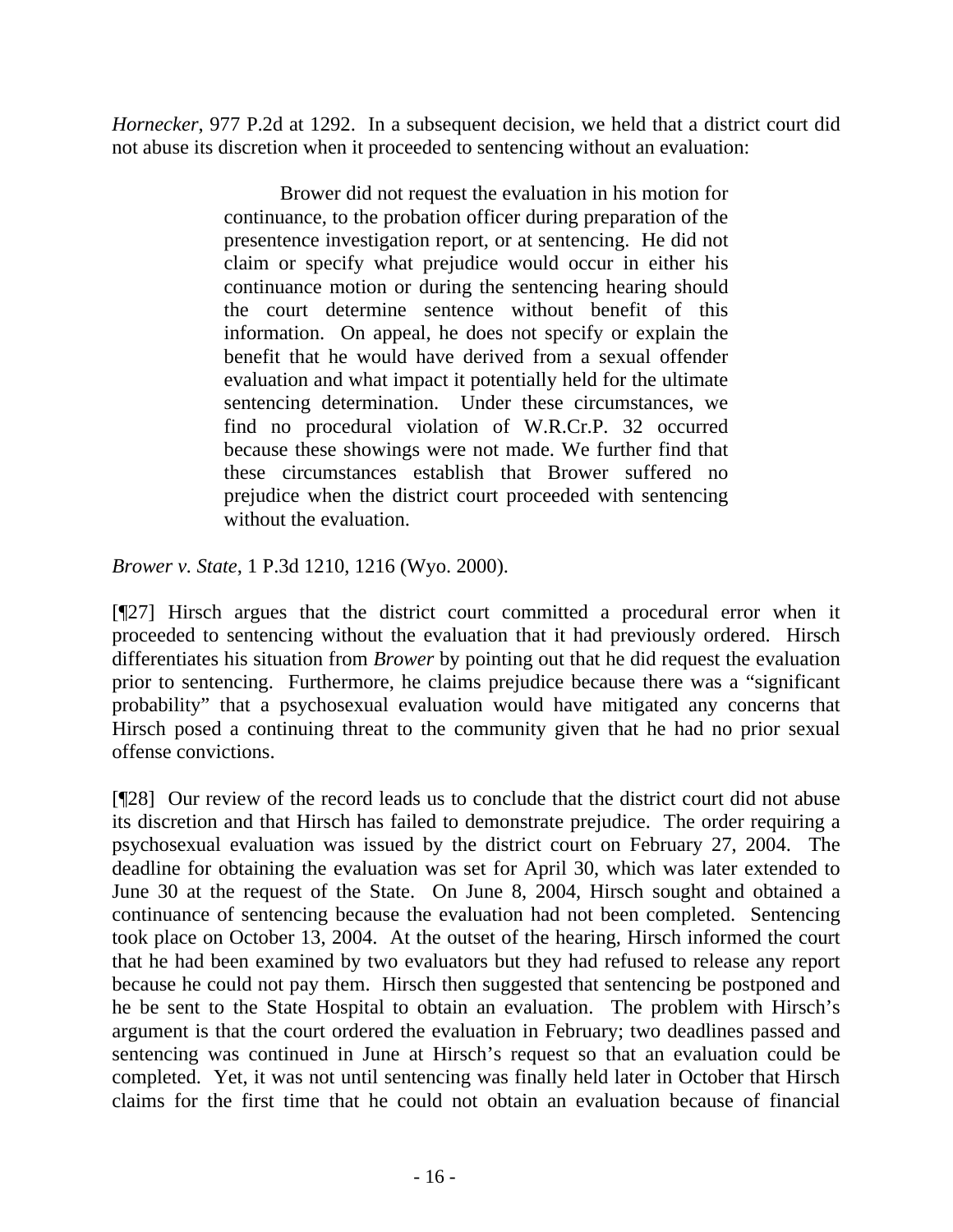reasons. Hirsch never filed any objection to the requirement that he pay for the evaluation. Eight months elapsed from the date the evaluation was ordered until the sentencing hearing and not once, even in the motion seeking to delay sentencing in June filed by Hirsch for the express purpose of additional time to obtain the evaluation, was the question of his ability to pay for the evaluation brought to the court's attention. Under these circumstances, we cannot say that the district court abused its discretion when it decided to proceed with sentencing without an evaluation.

[¶29] Additionally, Hirsch has failed to establish any prejudice arising from the district court's decision. His claim that there was a "significant probability" that an evaluation would have shown little risk of re-offending is an inference he derives from his interpretation of selected facts in the record. Similarly, the State points to other facts in the record that would support a reasonable inference that there is a significant risk of reoffense. In short, the views of both parties as to what a psychosexual evaluation would reveal are simply speculation. The burden, however, is on Hirsch to demonstrate prejudice. Without any evidence as to what the findings of an evaluation would be in the record, he has failed to carry that burden and, under these circumstances, we find no procedural violation in sentencing.

## *Consideration of Uncharged Conduct Evidence in Sentencing*

[¶30] The charge against Hirsch was based on a single encounter with the victim occurring on October 10, 2003. During sentencing, the district court considered evidence of a series of similar incidents between Hirsch and the victim. In his final issue, Hirsch asks this Court to adopt "offense of conviction" sentencing.

> The ABA standards advocate sentencing for the "offense of conviction," which limits the sentencing court to information pertaining strictly to the offense for which the defendant is sentenced plus narrowly defined mitigating and aggravating factors. A.B.A. Standards for Criminal Justice Sentencing 18-3.6 (3d ed. 1994). A "real-offense" sentencing jurisdiction allows the sentencing court to properly consider as much information about the defendant as the court finds is relevant to the determination of the sentence. *Id*.

*Manes v. State*, 2004 WY 70, ¶ 11, 92 P.3d 289, 292 (Wyo. 2004). If "offense of conviction" sentencing is adopted, Hirsch argues that the district court abused its discretion by considering the uncharged conduct and a remand for re-sentencing should be ordered.

[¶31] Historically, trial courts have been granted broad discretion to consider a wide range of factors about the defendant and his crimes when imposing sentence. *Manes*, ¶ 9,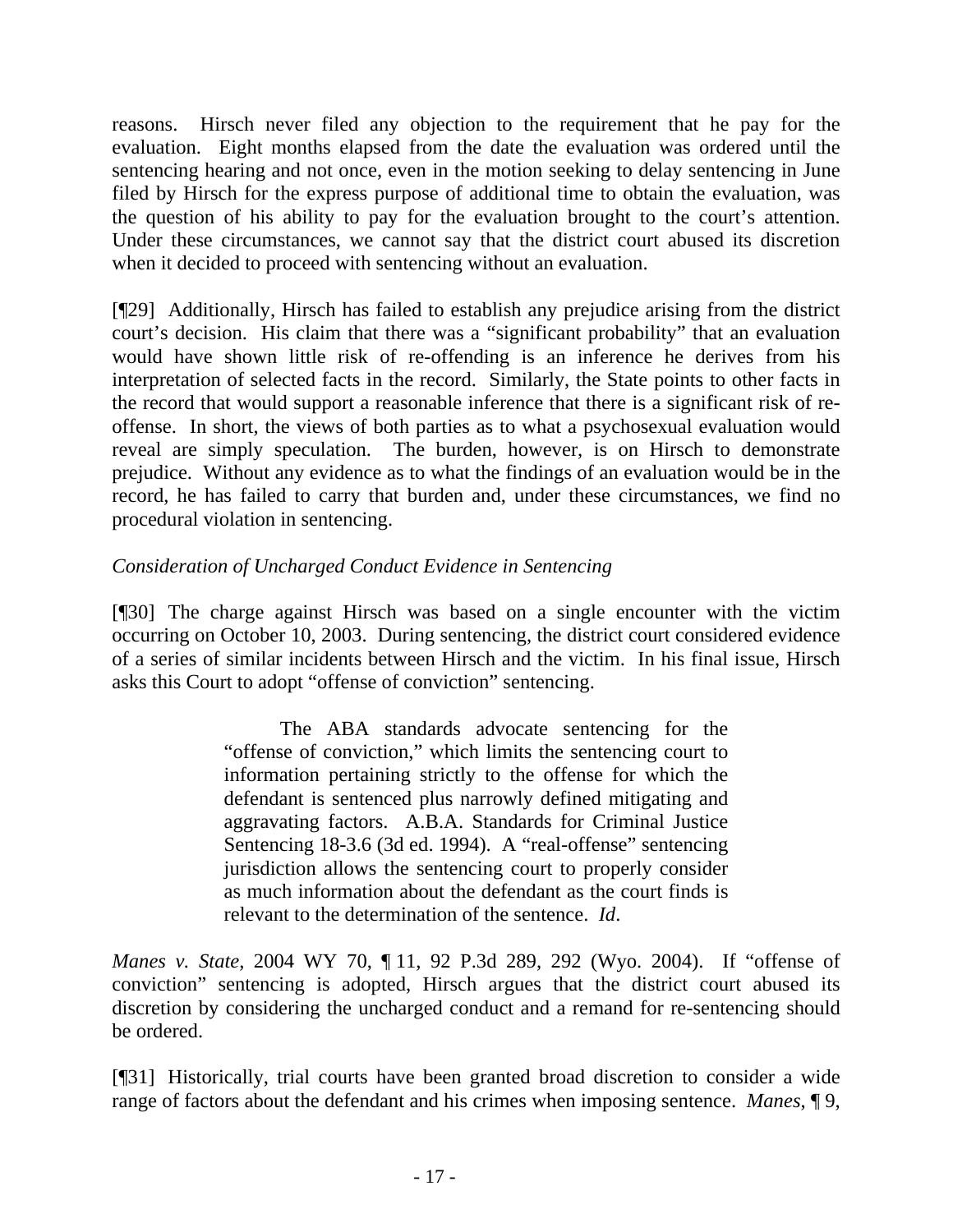92 P.3d at 292 (citing *Mehring v. State*, 860 P.2d 1101, 1115 (Wyo. 1993) and *Griebel v. State*, 763 P.2d 475, 477 (Wyo. 1988)); see also *Bitz v. State*, 2003 WY 140, ¶ 7, 78 P.3d 257, 259 (Wyo. 2003).

> We will not disturb a sentencing decision absent a clear abuse of discretion. *Jones v. State*, 771 P.2d 368, 371 (Wyo. 1989). In sentencing, due process provides a right to be sentenced only on accurate information. *Mehring*, 860 P.2d at 1117; *Clouse v. State*, 776 P.2d 1011, 1014 (Wyo. 1989). On appeal, the defendant must demonstrate that the trial court relied upon the statements in sentencing to prevail. *Mehring*, at 1115. "However, when no objection is made concerning the consideration of a particular factor, review is necessarily confined to a search for plain error. Plain error, as we have often stated, occurs when the record clearly shows an error that transgressed a clear and unequivocal rule of law which adversely affected a substantial right." *Hornecker v. State*, 977 P.2d 1289, 1291 (Wyo. 1999); see also *Craver v. State*, 942 P.2d 1110, 1115 (Wyo. 1997). Victim impact information about other crimes or convictions unrelated to the particular crime for which sentence is about to be imposed is permissible. *Mehring*, 860 P.2d at 1116-17. "W.R.Cr.P. 32(a) specifically permits information about the prior criminal record of the defendant and his characteristics to be considered by the trial court before imposing sentence. In evaluating character, the trial court, in exercising its discretion, may consider a broad range of reports and information." *Id*.; see also *Christy v. State*, 731 P.2d 1204, 1207-08 (Wyo. 1987). Evidence of prior criminal activity is "highly relevant to the sentencing decision" and may be considered by the sentencing court despite the fact that no prosecution or conviction may have resulted. *Mehring*, at 1117.

*Manes*, ¶ 9, 92 P.3d at 292.

[¶32] The question of whether or not Wyoming should adopt "offense of conviction" sentencing was raised by the defendant in *Manes*. We declined to consider the matter because it was not necessary to resolution of the case. *Manes*, ¶ 11, 92 P.3d at 292-93. The same is true of this case. Like the defendant in *Manes*, Hirsch did not object to consideration of the uncharged conduct in the presentence investigation report. This means that application of the plain error standard is triggered. Hirsch cannot establish the second prong of that test by showing transgression of a clear and unequivocal rule of law.